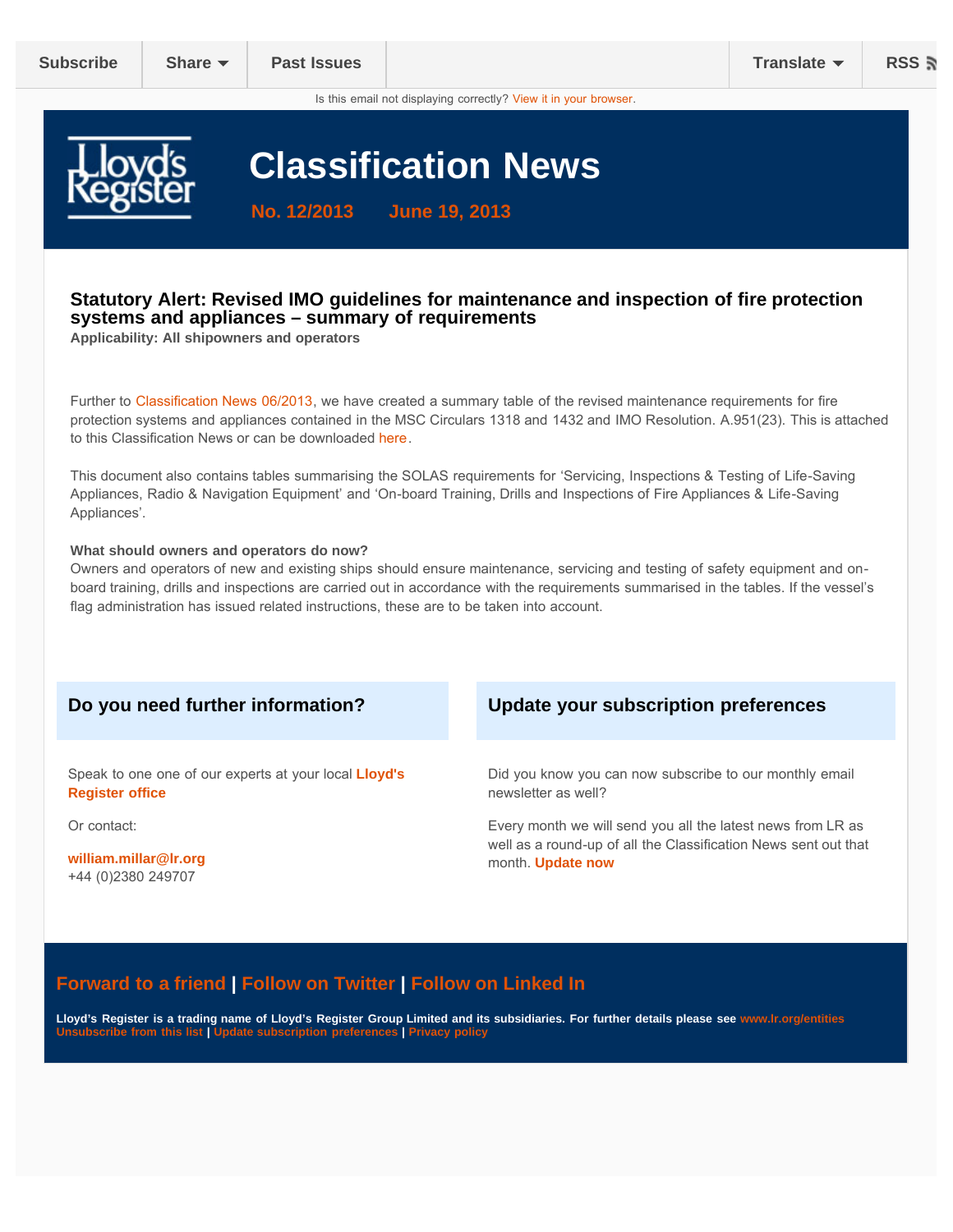## **On-board Maintenance and Inspection of Fire Protection Systems and Appliances**

|                                                                                     |        |                           | <b>Intervals</b> |                           |          |                           |           |  |  |  |  |  |
|-------------------------------------------------------------------------------------|--------|---------------------------|------------------|---------------------------|----------|---------------------------|-----------|--|--|--|--|--|
| <b>Fire Protection System or Appliance</b>                                          | Weekly | Monthly                   | 3-Monthly        | Annually                  | 2-Yearly | 5-Yearly                  | 10-Yearly |  |  |  |  |  |
| Breathing Apparatus (MSC Circ. 1432)                                                | X      |                           |                  | $\boldsymbol{X}$          |          | X                         |           |  |  |  |  |  |
| Emergency Escape Breathing Devices (EEBD) (MSC Circ. 1432)                          | X      |                           |                  | X                         |          |                           |           |  |  |  |  |  |
| Fire Doors (MSC Circ. 1432)                                                         | X      |                           | X                | X                         |          |                           |           |  |  |  |  |  |
| Fire mains, fire pumps, hydrants, hoses and nozzles (MSC Circ. 1432)                |        | X                         | $\mathsf{X}$     | X                         |          |                           |           |  |  |  |  |  |
| Fire-Fighters' Outfits (MSC Circ. 1432)                                             |        | X                         |                  |                           |          |                           |           |  |  |  |  |  |
| Fixed Carbon Dioxide (CO <sub>2</sub> ) Fire-Extinguishing Systems (MSC Circ. 1318) |        | X                         |                  | X                         | $X^1$    | X                         | X         |  |  |  |  |  |
| Other fixed Gas Fire-Extinguishing Systems (MSC Circ. 1432)                         | X      | X                         |                  | $\pmb{\mathsf{X}}$        | X        | X                         | X         |  |  |  |  |  |
| Fixed aerosol extinguishing systems                                                 |        | X                         |                  | X                         |          |                           | X         |  |  |  |  |  |
| Fixed Dry Chemical Powder Fire-Extinguishing Systems (MSC Circ. 1432)               |        | $\boldsymbol{\mathsf{X}}$ |                  | $\mathsf X$               | X        |                           | X         |  |  |  |  |  |
| Fixed Fire Detection and Fire Alarm Systems (MSC Circ. 1432)                        | X      | X                         |                  | X                         |          |                           |           |  |  |  |  |  |
| Fixed Foam Fire-Extinguishing Systems (MSC Circ. 1432)                              |        | X                         | X                | X                         |          | X                         |           |  |  |  |  |  |
| Galley and deep fat cooking fire-extinguishing systems (MSC Circ. 1432)             |        |                           |                  | X                         |          |                           |           |  |  |  |  |  |
| Low Location Lighting (LLL) Systems (MSC Circ. 1432)                                | X      |                           |                  |                           |          |                           |           |  |  |  |  |  |
| Portable Fire-Extinguishers (Res. A.951(23))                                        |        |                           |                  | X                         |          | X                         | X         |  |  |  |  |  |
| Portable Foam Applicators (MSC Circ. 1432)                                          |        | $\boldsymbol{\mathsf{X}}$ |                  | X                         |          |                           |           |  |  |  |  |  |
| Public address and general alarm systems (MSC Circ. 1432)                           | X      |                           |                  |                           |          |                           |           |  |  |  |  |  |
| Ventilation systems and fire dampers (MSC Circ. 1432)                               |        |                           | $\mathsf X$      | X                         |          |                           |           |  |  |  |  |  |
| Water mist, water spray and sprinkler systems (MSC Circ. 1432)                      | X      | $\boldsymbol{\mathsf{X}}$ |                  | X                         |          | $\boldsymbol{\mathsf{X}}$ | X         |  |  |  |  |  |
| Wheeled (mobile) Fire-Extinguishers (MSC Circ. 1432)                                |        | X                         |                  | $\boldsymbol{\mathsf{X}}$ |          | X                         | X         |  |  |  |  |  |
| KEY:                                                                                |        |                           |                  |                           |          |                           |           |  |  |  |  |  |
| Required<br>Χ                                                                       |        |                           |                  |                           |          |                           |           |  |  |  |  |  |
| <b>NOTES:</b>                                                                       |        |                           |                  |                           |          |                           |           |  |  |  |  |  |
| $\cdots$ $\cdots$                                                                   |        |                           |                  |                           |          |                           |           |  |  |  |  |  |

1 Intervals of 2 years in passenger ships or at each intermediate/periodical or renewal survey in cargo ships

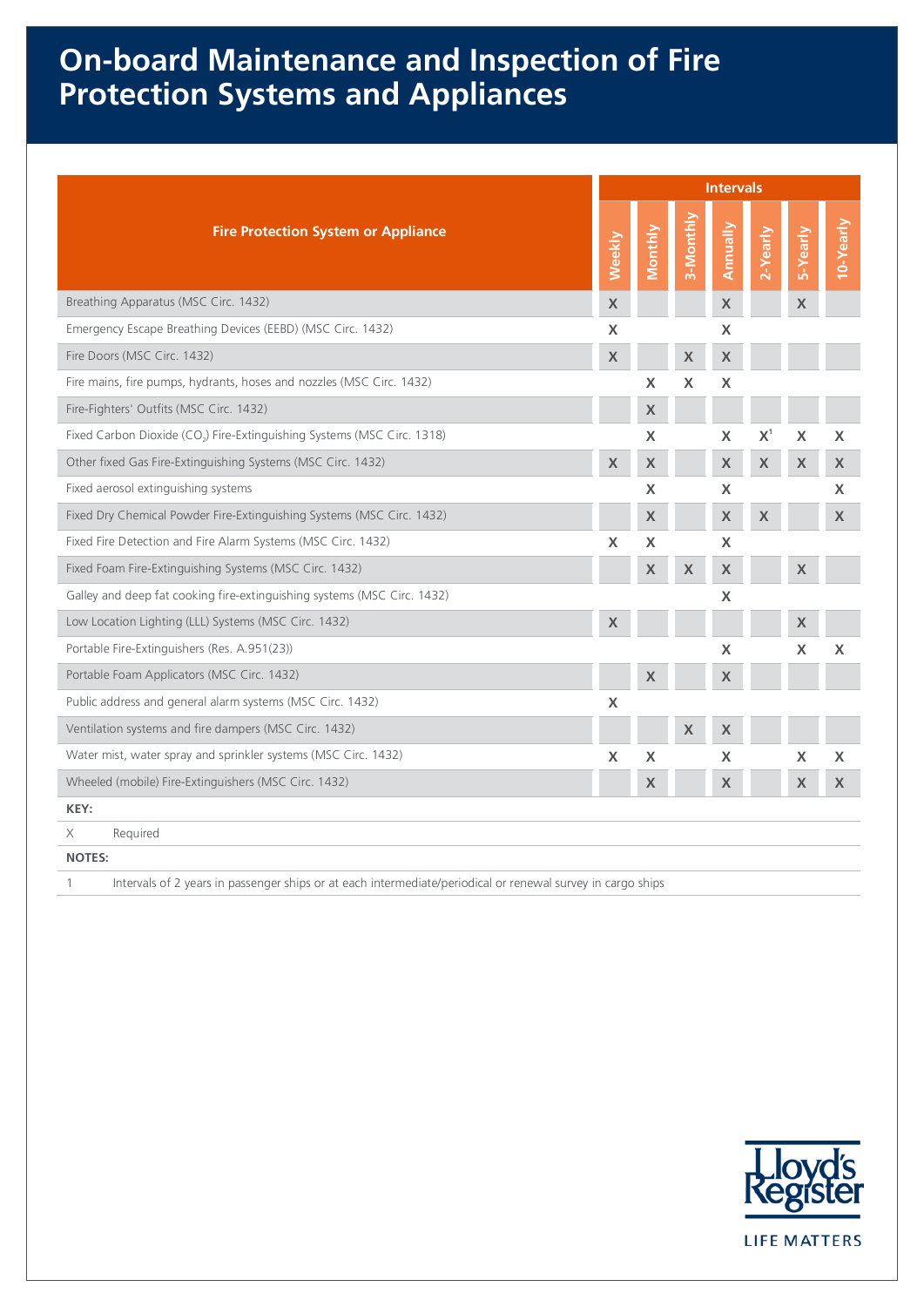### **Servicing, Inspections & Testing of Life-Saving Appliances, Radio & Navigation Equipment**

|                                                                                                                                                        |                              |                    |                  |                     | <b>Intervals</b> |         |          |           |                |  |  |
|--------------------------------------------------------------------------------------------------------------------------------------------------------|------------------------------|--------------------|------------------|---------------------|------------------|---------|----------|-----------|----------------|--|--|
| <b>Requirement</b>                                                                                                                                     | <b>SOLAS Regulations</b>     | company<br>Service | Crew             | <b>Under survey</b> | Weekly           | Monthly | Annually | 30 Months | 5-Yearly       |  |  |
| Accommodation Ladders, gangways, davits and winches                                                                                                    | II-1/3-9, MSC Circ. 1331     |                    |                  |                     |                  |         |          |           |                |  |  |
| .1 Maintained in accordance with manufacturer's<br>instructions.                                                                                       | <b>MSC Circ. 1331</b>        | X                  | X                |                     |                  |         |          |           |                |  |  |
| .2 Thorough examination                                                                                                                                | <b>MSC Circ. 1331</b>        | $\pmb{\mathsf{X}}$ | X                |                     |                  |         | $X^2$    |           |                |  |  |
| .3 Max. operational load test                                                                                                                          | <b>MSC Circ. 1331</b>        | X                  | X                |                     |                  |         |          |           | $X^3$          |  |  |
| Passenger ship lightweight test                                                                                                                        | $II-1/5.5 (II-1/22.3)$       |                    |                  | X                   |                  |         |          |           | X.             |  |  |
| Servicing of inflatable liferafts, inflatable lifejackets, marine<br>evacuation systems                                                                | III/20.8.1                   | $X^4$              |                  |                     |                  |         | $X^5$    |           |                |  |  |
| Servicing of inflatable liferafts (30 months)                                                                                                          | III/20.8.3 & MSC Circ. 1328  | $\mathbf{X}^4$     | X                |                     |                  |         |          | X         |                |  |  |
| Servicing of hydrostatic release units (other than disposable<br>hydrostatic release units)                                                            | III/20.9                     | $X^4$              |                  |                     |                  |         | $X^5$    |           |                |  |  |
| Launching appliances (davit and winch):                                                                                                                | III/20.11.1 & MSC Circ. 1206 |                    |                  |                     |                  |         |          |           |                |  |  |
| Maintained in accordance with instructions for on-board<br>maintenance.                                                                                | III/20.11.1.1                |                    | X                |                     | X                | X       |          |           |                |  |  |
| Thorough examination                                                                                                                                   | III/Z0.11.1.2                | $\mathbf{X}^1$     |                  |                     |                  |         | $X^2$    |           |                |  |  |
| Dynamic test of winch brake with load of empty boat, i.e.<br>without persons on-board.                                                                 | III/20.11.1.3                | X <sup>1</sup>     |                  |                     |                  |         | $X^2$    |           |                |  |  |
| Dynamic test of winch brake with a proof load of 1.1 x<br>weight of fully equipped and manned boat.                                                    | III/20.11.1.3                | X <sup>1</sup>     |                  | X                   |                  |         |          |           | $X^3$          |  |  |
| Lifeboat on-load release gear:                                                                                                                         | III/20.11.2 & MSC Circ. 1206 |                    |                  |                     |                  |         |          |           |                |  |  |
| Maintained in accordance with instructions for on-board<br>maintenance.                                                                                | III/Z0.11.2.1                |                    | X                |                     | X                | X       |          |           |                |  |  |
| Thorough examination and operational test with load of<br>empty boat, i.e. without persons on-board                                                    | III/20.11.2.2                | $X^1$              |                  |                     |                  |         | $X^2$    |           |                |  |  |
| Operational test under 1.1 x total mass of lifeboat fully<br>equipped and loaded                                                                       | III/20.11.2.3                | $X^1$              |                  | X                   |                  |         |          |           | $X^3$          |  |  |
| Davit-launched liferaft automatic release hooks:                                                                                                       | III/20.11.3 & MSC Circ. 1206 |                    |                  |                     |                  |         |          |           |                |  |  |
| Maintained in accordance with instructions for on-board<br>maintenance.                                                                                | III/20.11.3.1                |                    | X                |                     | X                | X       |          |           |                |  |  |
| Thorough examination and operational test.                                                                                                             | III/20.11.3.2                | $X^1$              | $\boldsymbol{X}$ |                     |                  |         | $X^2$    |           |                |  |  |
| Operational test under 1.1 x total mass of liferaft fully<br>equipped and loaded when release hook is overhauled.                                      | III/20.11.3.3                | $\mathbf{X}^1$     |                  | X                   |                  |         |          |           | $\mathbf{X}^3$ |  |  |
| <b>EPIRB</b> testing                                                                                                                                   | IV/15.9 & MSC Circ. 1040     | X                  |                  |                     |                  |         | $X^2$    |           |                |  |  |
| <b>EPIRB</b> maintenance                                                                                                                               | IV/15.9 & MSC Circ. 1040     | $\mathsf{X}^4$     |                  |                     |                  |         |          |           | $\mathbf{X}^2$ |  |  |
| VDR/S-VDR testing                                                                                                                                      | V/18.8 & MSC Circ. 1222      | $X^1$              |                  |                     |                  |         | $X^2$    |           |                |  |  |
| AIS testing                                                                                                                                            | V/18.9 & MSC Circ. 1252      | $\mathsf{X}^4$     |                  |                     |                  |         | $X^2$    |           |                |  |  |
| <b>NOTES:</b>                                                                                                                                          |                              |                    |                  |                     |                  |         |          |           |                |  |  |
| Conducted by manufacturer's representative or person trained and certified by the manufacturer. See MSC Circ. 1277.<br>1<br>2<br>Within survey window. |                              |                    |                  |                     |                  |         |          |           |                |  |  |

3 Preferably within survey window.

4 To be done at approved servicing station. For AIS – to be done by approved service surveyor.

5 At intervals not exceeding 12 months, the Flag may extend this period to 17 months. Flags may permit intervals to be extended to harmonise with survey windows (MSC/Circ.955).